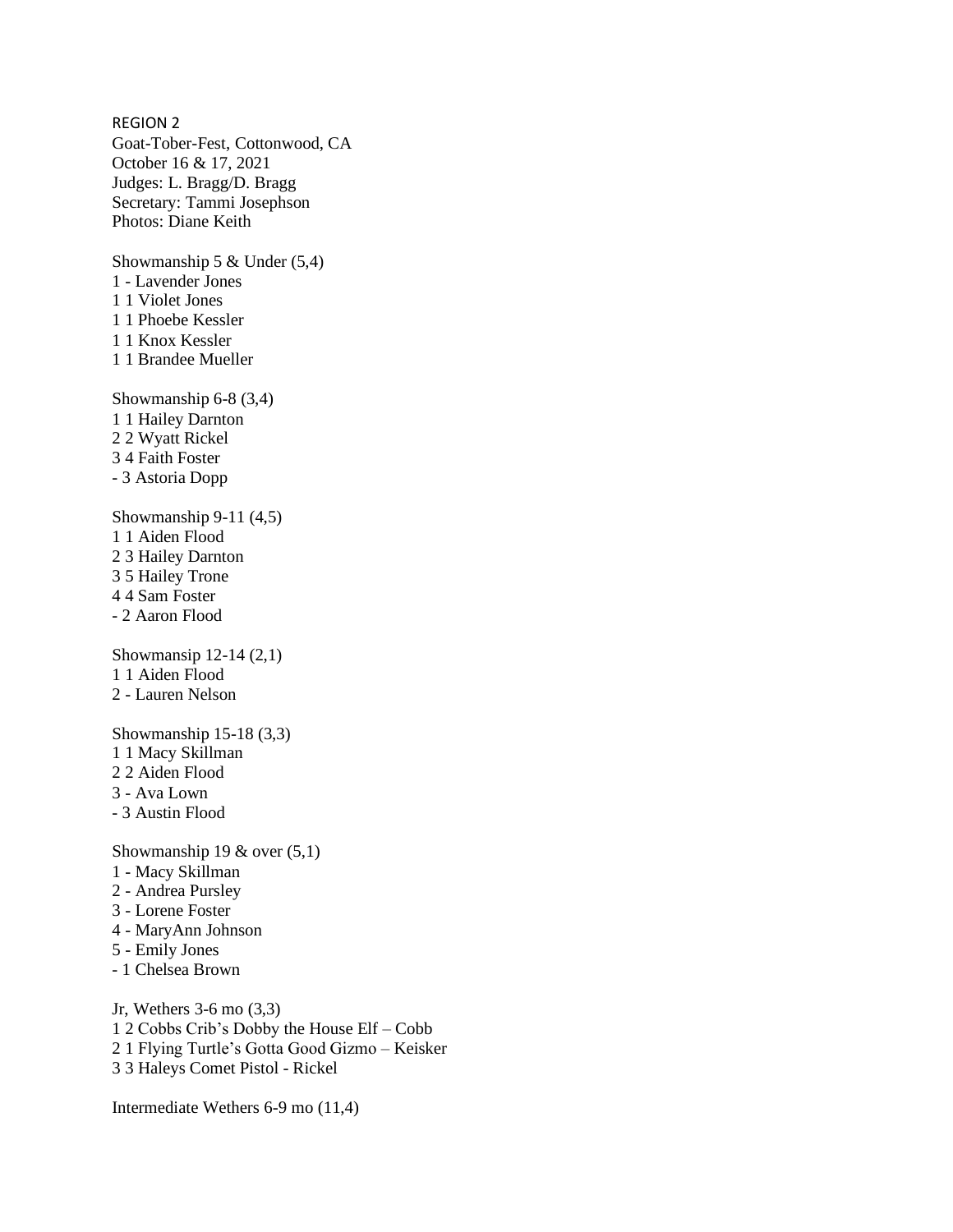1 - Blazin' Pygmies Parker – Ellebrecht 2 - Blazin Pygmies Little Jack – Miller, G 3 - Fair View A Kiss Is Just A Kiss - Keith 4 - Bloomin' Pygmies Birthday Suit - Keith 5 - High Caliber Whiskey In The Jar – Pursley x 1 Fox Haven's Kodachrome – Miller, K&G x 2 Valkyries' Lyrical Lusitain – Keisker x 3Valle Verde TKO's Nicholas – Darnton x 4 #1 Moore Kidd Oakley – Darnton

Intermediate Wethers 6-9 mo Futurity (0,7) - 1 Cobb's Crib Copernicus – Cobb (RBW\*\*) - 2 Blazin Pygmies Little Jack – Miller, G - 3 Bloomin' Pygmies Birthday Suit – Keith - 4 High Caliber Whiskey In The Jar – Pursley - 5 Fair View A Kiss Is Just A Kiss - Keith

Sr. Wethers 9-12 mo (2,2) 1 1 Gallopin' Goats Daegan – Braziel 2 2 Destined 2 Be Chance the Wave – Messina

Jr. Yearling Wethers 12-18 mo (2,2) 1 2 Bloomin' Pygmies Road Rage – Messina 2 1 Purdie's Precious Pygmy's Dixon - Purdie

Sr. Yearling Wethers 18-24 mo (4,5) 1 - Twilight Ranch Metallic Man - Nelson 2 2 Destined 2 Be Moose – Messina 3 4 High Caliber Got Your Six - Pursley 4 3 Royal Pygmies Lil Irish Prince – Lown - 1 AAA Pygmy's Fastlane – Flood - 5 AAA Pygmy's Fall Back Shot - Flood

Wethers 2-3 year old (4,6) 1 4 Blazin' Pygmies Clyde – Struthers (BW\*) 2 2 For Our Kids Castiel – Struthers 3 5 Blackberry Blossom Willie Taylor – Skillman 4 x AAA Pygmy's Vincent Van Goat – Flood - 1 K's Heavenly Hill Olaf – Dopp (BW\*\*) - 3 Haleys Comet Frozen - Brown

Wethers 3-4 year old (3,4) 1 1 Fair View Mr. Right Now – Messina 2 2 Haley's Comet Raider - Keisker 3 4 Royal Pygmies Valiant Lil Rascal – Lown - 3 AAA Pygmy's Fabulous Lil Foot - Flood

Wethers 4 years  $\&$  older (2,2) 1 1 Fair View Bruce Wayne – Pursley (RBW\*) 2 2 Little Eden's King Arthur – Lown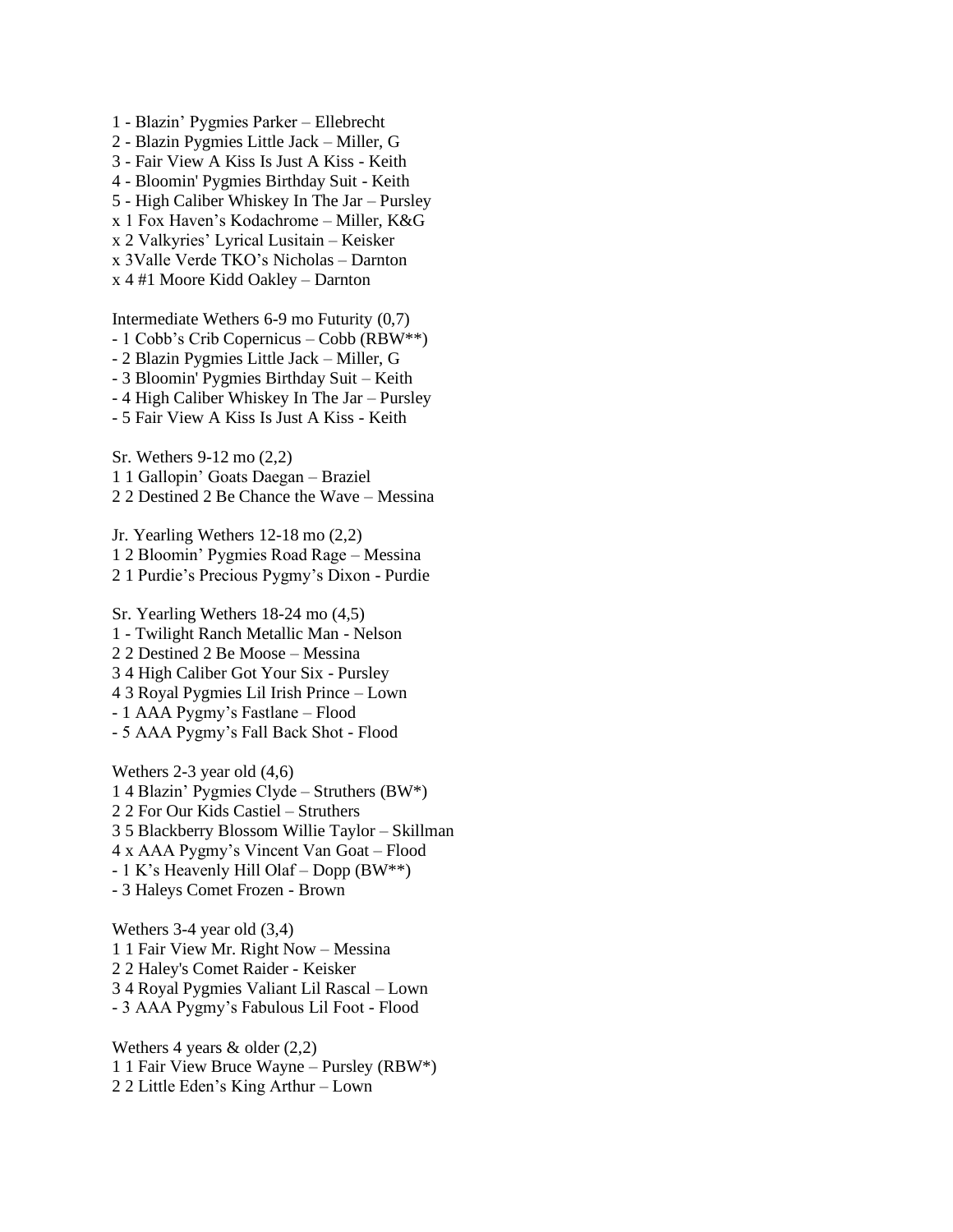Junior Doe Kid 4-6 mo (5,5) 1 1 Fair View Malarkey - Keith 2 2 Valle Verde Aero's Phoebe – Miller, G 3 5 Flying Turtle's Gotta Good Gadget – Keisker 4 - Pygmy Goats By T.J. Kalalea - Foster 5 4 Pygmy Goats By T.J. DavidsDesire – Keisker - 3 J and A Farms Delta Dawn - Jones

Intermediate Doe Kid A, 6-8 mo (7,13) 1 1 Shasta View Da Bomb – Keith 2 x Valle Verde D.A.'s Hayleigh – Miller, G 3 - Sunnybank Keikis Margaret's Maisie – Nelson 4 x Penny Ln Pygmies Estella – Trone 5 - J and A Farms Delta Dawn – Jones - 2 Fair View Love Note – Pursley - 3 Blazin' Pygmies Piper – Struthers - 4 Blackberry Blossom Kentucky Morning – Skillman - 5 Valle Verde D.A.'s Keera – Miller, G

Intermediate Doe Kid Futurity, 6-8 mo (17,0) 1 - Pygmy Goats By T.J. Zoya – Josephson

2 - Pygmy Goats By T.J. Kalianne – Josephson

- 3 Valle Verde D.A.'s Keera Miller, G
- 4 Cobbs Crib's Ginny Weasley Cobb
- 5 Fox Haven's Bad Reputation Miller, K & G

Intermediate Doe Kid B 8-10 mo (3,5) 1 1 Parks' Ark Amethyst – Cobb (RJCH\*\*) 2 3 Haleys Comet Jill – Purdie 3 4 #1 Moore Kid Willow – Darnton - 2 Blackberry Blossom Shenandoah Waltz – Skillman - 5 AAA Pygmies Trisha - Flood

Senior Doe Kid 10-12 mo (3,3) 1 3 Destined 2 Be Royal Harmony – Messina 2 1 For Our Kids Like-Lee – Struthers 3 2 Gallopin' Goats Carribean Breeze – Braziel

Jr. Dry Yearling 12-16 mo (4,4) 1 1 Pygmy Goats By TJ Oh Girl – Josephson 2 3 K's Heavenly Hill Doremifasalatido - Skillman 3 2 Lil Rocket's Drops of Jupiter – Miller, K & G 4 4 For Our Kids Dos Extrema - Kessler

Intermediate Yearling 16-20 mo (5,4) 1 2 Valle Verde Norse' Damsel – Miller, G (RJCH\*) 2 1 K's Heavenly Hill McDreaming – Skillman (JCH\*\*) 3 3 Blackberry Blossom Kentucky Girl – Skillman 4 4 For Our Kids Chimera – Kessler 5 - Sunnybank Keikis Country Kiddoe - Nelson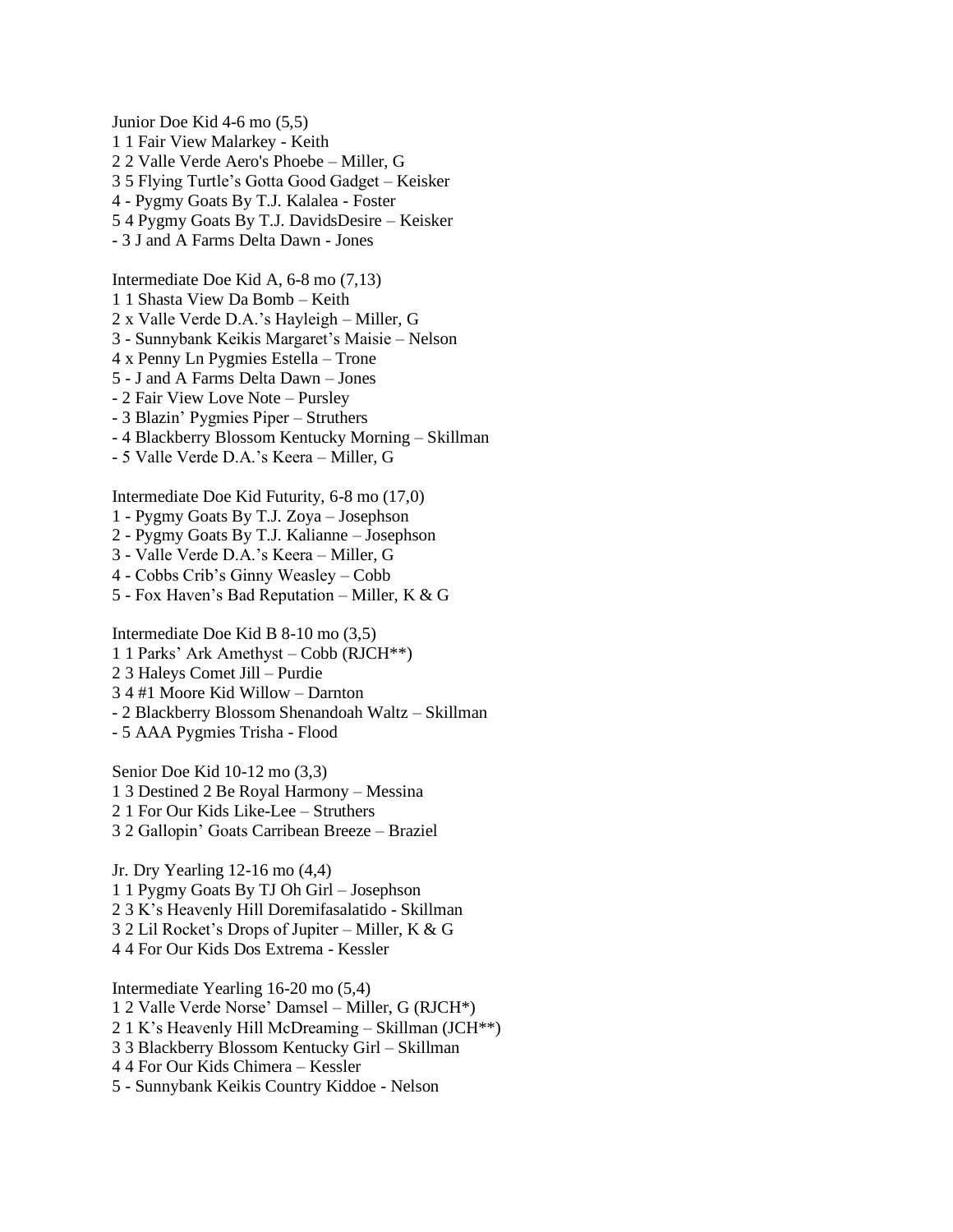Sr. Yearling 20-24 mo (10,8) 1 3 K's Heavenly Hill Lucee – Josephson (RJCH\*) 2 1 Gallopin' Goats Wave of Jasmine – Braziel 3 2 Legendairy Pygmies Rock Rose – Miller, G 4 x Blazin' Pygmies Vintage Heart – Cobb 5 - Sunnybank Keikis Black Magic Diva – Nelson x 4 Gallopin' Goats Rhyd The Moonlight – Lown x 5 Haleys Comet Pansy - Rickel

Milking Does (1,1) 1 1 Pygmy Goats By T.J. Briella - Josephson

Freshened Yearling (1,1) 1 1 Pygmy Goats By T.J. Zaytina – Josephson

Does  $2-2\frac{1}{2}$  years  $(4,3)$ 1 1 Cherry Bomb Khloe – Ellebrecht 2 2 Blackberry Blossom Red Wing – Trone 3 3 Pygmy Goats By T.J. Tammi's Waltz – Skillman 4 - Frog Farms Tinkers Leia - Foster

Does 2 ½-3 years (7,7) 1 3 Flying Turtle's American Juris – Struthers (SCH/GCH\*) 2 1 Pygmy Goats By T.J. Ozanne – Josephson (RSCH/RGCH\*\*) 3 4 Valle Verde Norse' Calista – Miller, G 4 5 Fair View Xs and Ohs – Keith 5 2 Valle Verde C.B.'s Nahla – Miller, G

Does 3 years  $(7,6)$ 1 1 Riverside Farm Princess Leia – Josephson (RSCH/RGCH\*, SCH/GCH\*\*) 2 x Gallopin' Goats Royal Karma – Messina 3 2 Valle Verde Holden's Eden – Miller, G 4 3 Long Branch Cheyenne Autumn – Keisker 5 - Taplacs Kool Kid Khloe – Nelson - 4 AAA Pygmy's Bianca – Flood x 5 Falling Star's Ain't No Plain Jane - Messina

Does  $4 \& 5 \text{ years } (6,4)$ 1 2 Falling Star's Sunshine Sally – Pursley 2 1 Valle Verde Holden's Hermoine – Miller, G 3 - Gypsyville In The Nick Of Time - Nelson 4 4 Falling Star's Maggie Mae – Braziel 5 3 Blackberry Blossom Kentucky Waltz - Skillman

Does 6 years & Over (2,2) 1 1 Little Eden's Toffee's Margarita – Lown 2 2 Long Branch Rose of Cimarron - Keisker

Junior Buck Kid 3-6 mo (1,1) 1 1 Destined 2 Be Irish Sabotage – Messina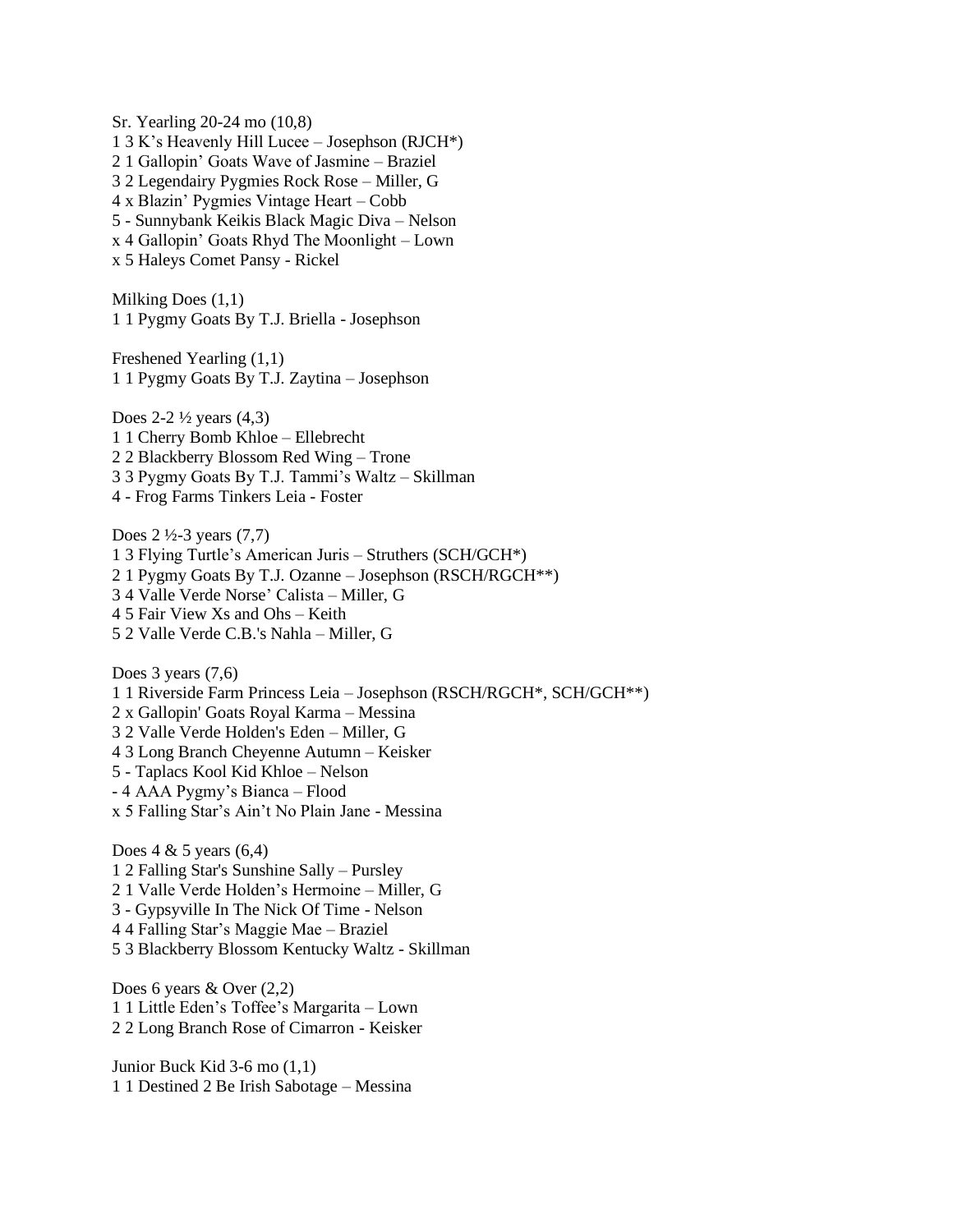Intermediate Buck Kid 6-9 mo (4,2) 1 1 K's Heavenly Hill Ntallamanrdpajama – Skillman (JCH\*, \*\*) 2 2 Broken Arrow Pygmies Tonto – Josephson (RJCH\*, \*\*) 3 - Valle Verde D.A. Nicodemus – Miller, G 4 - Blackberry Blossom Tennessee Waltz – Skillman

Intermediate Buck Kid 6-9 mo Futurity (0,2) - 1 Valle Verde D.A. Nicodemus – Miller, G - 2 Blackberry Blossom Tennessee Waltz – Skillman

Jr. Yearling Buck 12-16 mo (1,1) 1 1 For Our Kids Krieg – Struthers (RSCH/RGCH\*, SCH/GCH\*\*)

Int. Yearling Buck 16-20 mo (2,2) 1 1 Flying Turtle's Thunderstruck – Miller, K 2 2 Flying Turtle's Bohemian Rhapsody – Miller, K

Senior Yearling Bucks 20-24 mo (2,2) 1 1 Gallopin' Goats Rum Runner – Braziel 2 2 Haleys Comet California Diplomat – Pursley/Keith

Bucks 2 to  $2\frac{1}{2}$  years old  $(3,3)$ 1 1 Falling Star's Sgt Pepper – Messina 2 2 Pygmy Goats By TJ Oh Malley – Josephson 3 3 Pygmy Goats By T.J. Atlas - Cobb

Bucks  $2 \frac{1}{2}$  to 3 years old  $(2,2)$ 1 1 Pygmy Goats By T.J. Kruz – Josephson (SCH/GCH\*, RSCH/RGCH\*\*) 2 2 Pygmy Goats By T.J. Zavier – Miller, K&G

Bucks 3 years old (1,1) 1 1 Haleys Comet Rhyd the Wave – Braziel

Bucks 4 years & over (1,1) 1 1 Pygmy Goats By T.J. Kashton – Struthers

BEST WETHER (1) Blazin' Pygmies Clyde S: Pygmy Goats By T.J. Belushi D: Valle Verde Stealth's Cadence **Struthers** 

RES BEST WETHER (1) Fair View Bruce Wayne S: Pygmy Goats By T.J. Stockley D: Fair View Say It With Attitude Pursley

JUNIOR CH DOE (1) K's Heavenly Hill Lucee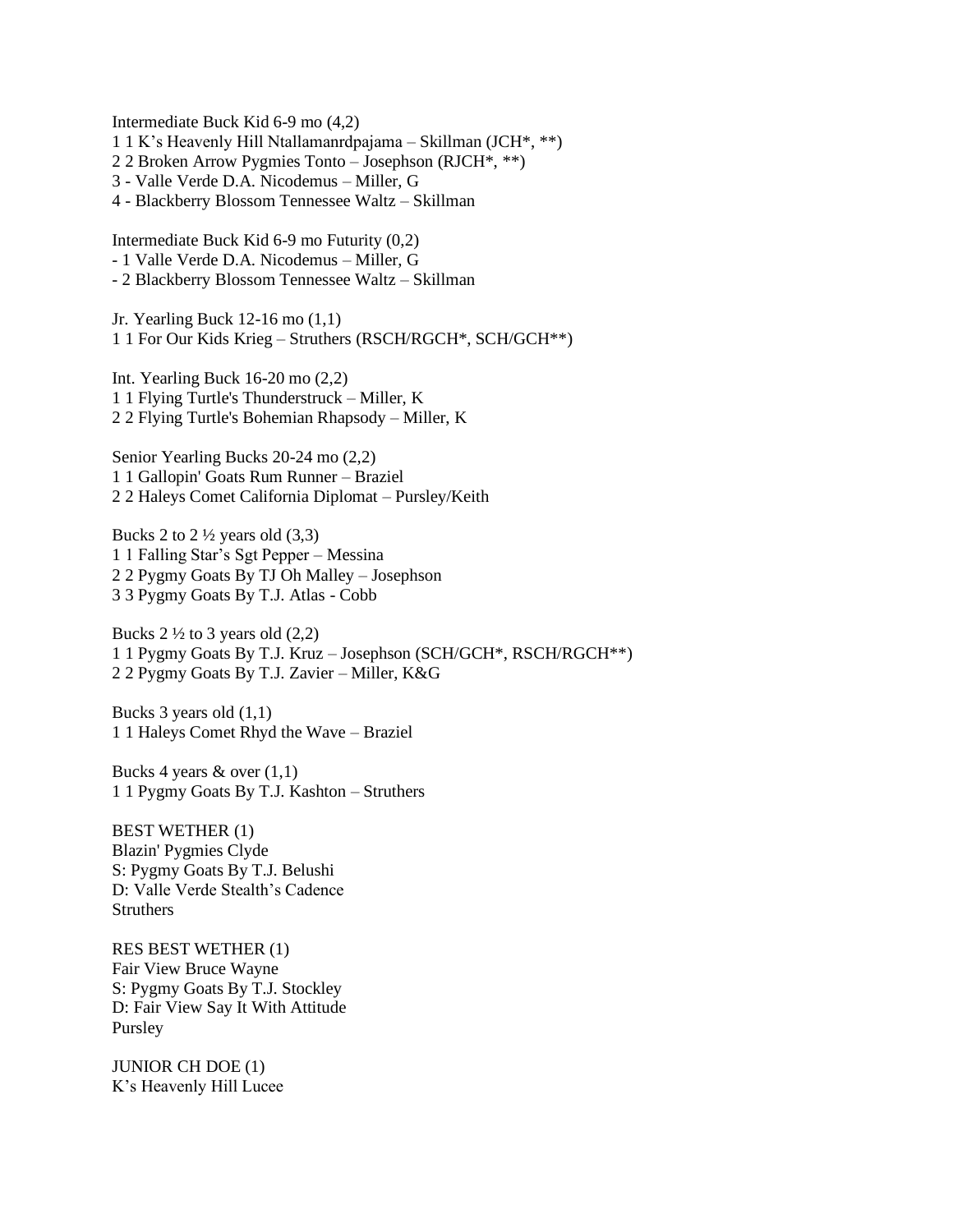S: PGCH Ahsum Pygmies The Verdict Is In D: K's Heavenly Hill Susan Storm Josephson

RES JUNIOR CH DOE (1) Valle Verde Norse' Damsel S: Valle Verde Holden's Norseman D: Riverside Farm Calypso Miller

SENIOR CH/GRAND CH DOE (1) Flying Turtle's American Juris S: MC PGCH Ahsum Pygmies the Verdict is in D: Flying Turtle's American J'Akamai **Struthers** 

RES SENIOR CH/RES GRAND CH DOE (1) SENIOR CH/GRAND CH DOE (2) Riverside Farm Princess Leia S: Riverside Farm Always Dreamin D: Riverside Farm Princess Lucy Josephson

JUNIOR CH BUCK (1,2) K's Heavenly Hill Ntallamanrdpajama S: K's Heavenly Hill Ali'i D: K's Heavenly Hill Mermaid Storm Skillman

RES JUNIOR CH BUCK (1,2) Broken Arrow Pygmies Tonto S: Pygmy Goats By T.J. TKO D: Broken Arrow Pygmies Shoshone Josephson

SENIOR CH/GRAND CH BUCK (1) RES SENIOR CH/RES GRAND CH BUCK (2) Pygmy Goats By T.J. Kruz S: PGCH C 4 Rascals Fabulous Blend D: Blackberry Blossom Kentucky Waltz Josephson

RES SENIOR CH/RES GRAND CH BUCK (1) SENIOR CH/GRAND CH BUCK (2) For Our Kids Krieg S: Pygmy Goats By T.J. Kashton D: For Pete Sake Clara **Struthers** 

BEST WETHER (2) K's Heavenly Hill Olaf